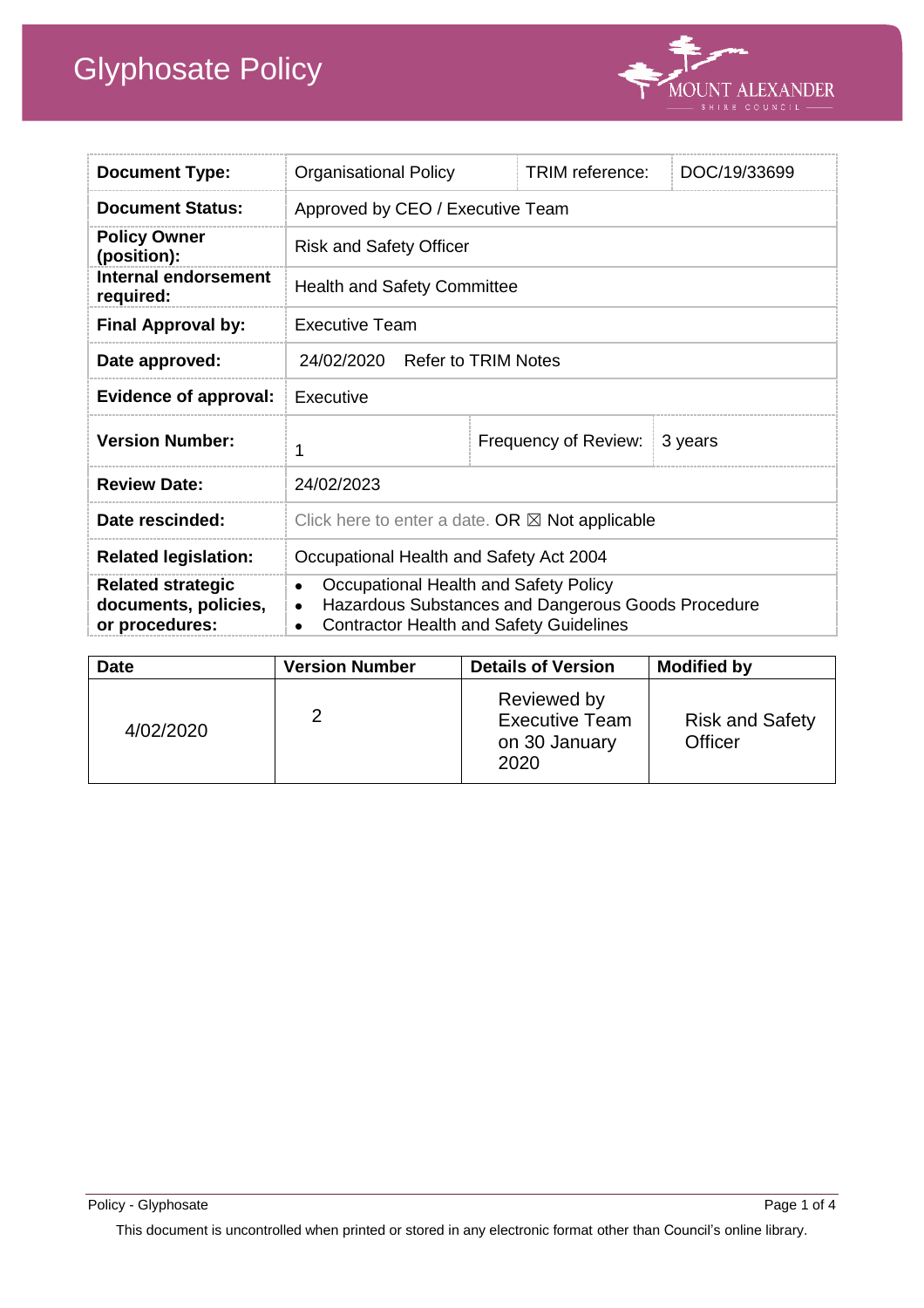

## **1. Purpose**

The purpose of this policy is to establish the Organisation's position on the use of glyphosate based herbicides for weed control.

Council controls weeds and other vegetation throughout Mount Alexander Shire in order to:

- meet natural resource legal obligations to control declared noxious weeds
- minimise bushfire risk
- maintain a clear view of intersections, guide posts, traffic signs and guard rails for the safety of road users
- maintain the functionality of infrastructure
- prevent flooding
- maintain the amenity of public places
- protect high value natural environment assets from environmental weed invasion.

The Australian Pesticides and Veterinary Medicines Authority (APVMA) is the Australian Government Agency responsible for agricultural and veterinary chemical product registration in Australia. All chemical products undergo a rigorous scientific assessment that takes into account the safety of people, animals, crops and the environment.

The APVMA actively monitors new scientific information and have recently affirmed that APVMA registered products containing glyphosate can continue to be used safely according to label directions.

# **2. Scope**

This policy applies to employees (including full time, part time, casual employees, agency staff and students), contractors, volunteers, Special Committees of Council and consultants of Mount Alexander Shire Council.

The Organisation's Natural Environment Officer has responsibility to ensure that Landcare and Friends Groups working on Council owned or managed land comply with this policy.

# **3. Policy**

The Organisation's position on the ongoing use of glyphosate aligns with the independent scientific conclusions reached by the Australian Pesticides and Veterinary Medicines Authority. Therefore, glyphosate products registered by the APVMA will continue as weed control options available to be used in accordance with label and Safety Data Sheet directions.

Policy - Glyphosate **Page 2 of 4** Page 2 of 4

This document is uncontrolled when printed or stored in any electronic format other than Council's online library.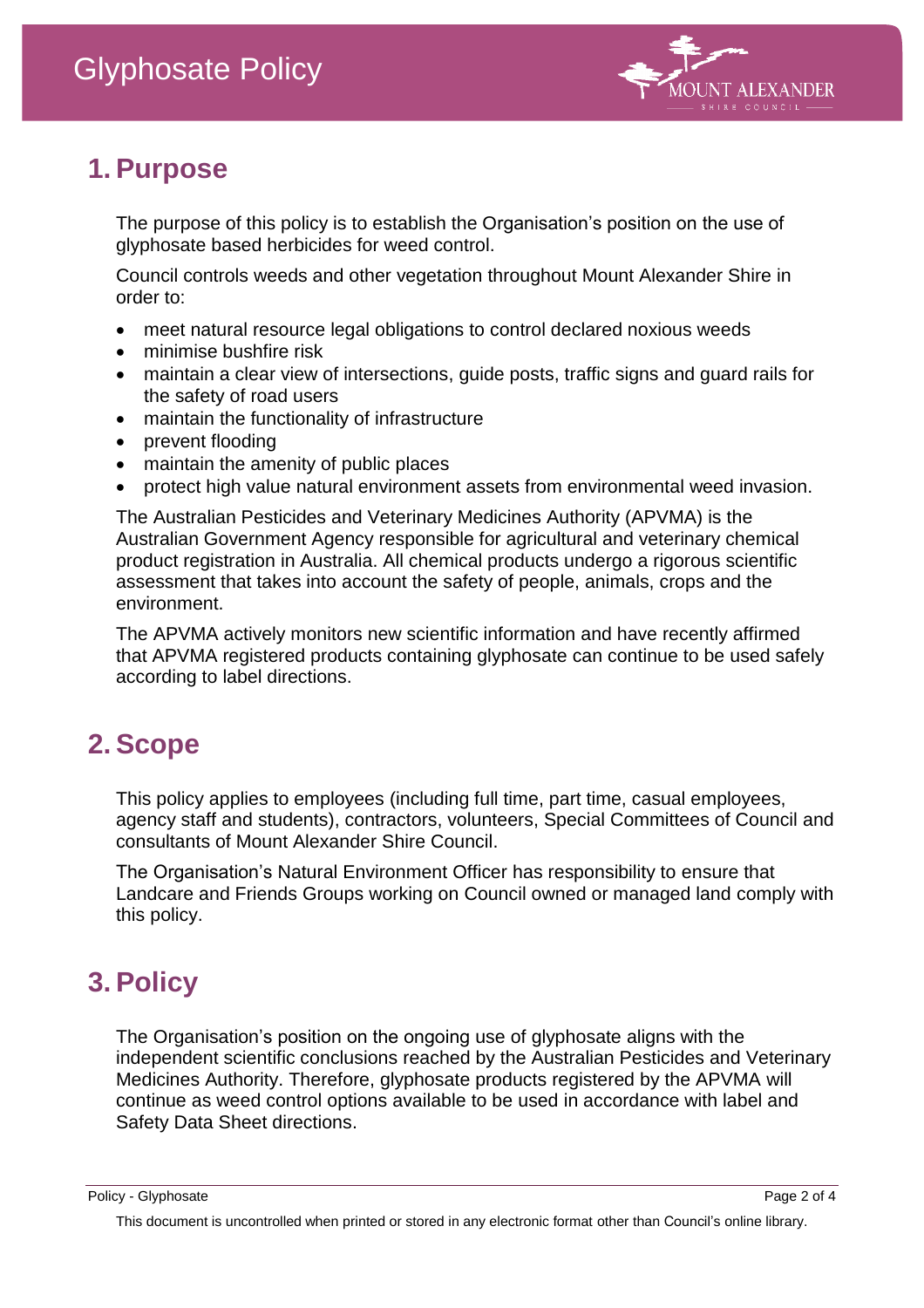

This position is consistent with advice from the Department of Health and Human Services (DHHS), Environment Protection Authority (EPA), Municipal Association of Victoria (MAV) and Worksafe Victoria**.**

However, in recognition of community concerns around the use of glyphosate in public spaces, the Organisation is committed to:

- refraining from applying glyphosate based products in or around children's playgrounds or Maternal & Child Health facilities
- refraining from applying glyphosate based products around the perimeter of hospitals, kindergartens, schools and childcare facilities (Council does not maintain the grounds of these facilities)
- prioritising non-herbicide control methods for weed control where practicable
- prioritising the use of organic herbicides over glyphosate where practicable and safe to do so
- using direct application methods such as wick applicators where practicable to eliminate spray drift
- using glyphosate based products that are formulated for the control of aquatic weeds in environmentally sensitive areas such as on the margins of water courses, dams, channels and drains
- continuing to monitor and trial developments with alternative organic herbicides and chemical-free weed control methods to minimise the use of glyphosate based herbicides in our operations
- phasing out the practise of spraying glyphosate along the full length of sealed rural road shoulders wherever practicable. This will be replaced with targeted spraying of glyphosate at intersections and around guide posts, signs and guardrails supplemented with additional rounds of slashing as required.

| Term         | <b>Definition</b>                                                                                                                                                    |
|--------------|----------------------------------------------------------------------------------------------------------------------------------------------------------------------|
| <b>APVMA</b> | <b>Australian Pesticides and Veterinary Medicines Authority</b>                                                                                                      |
| Glyphosate   | A broad-spectrum systemic herbicide that is the active ingredient in<br>many commercially available herbicide products currently<br>registered for use in Australia. |

# **4. Definitions of abbreviations used**

# **5. Human Rights Statement**

It is considered that this policy does not impact negatively on any rights identified in the Charter of Human Rights and Responsibilities Act (2006). Mount Alexander Shire Council is committed to consultation and cooperation between management and employees. Mount Alexander Shire Council will formally involve the Workplace Consultative

Policy - Glyphosate **Page 3 of 4** Page 3 of 4

This document is uncontrolled when printed or stored in any electronic format other than Council's online library.